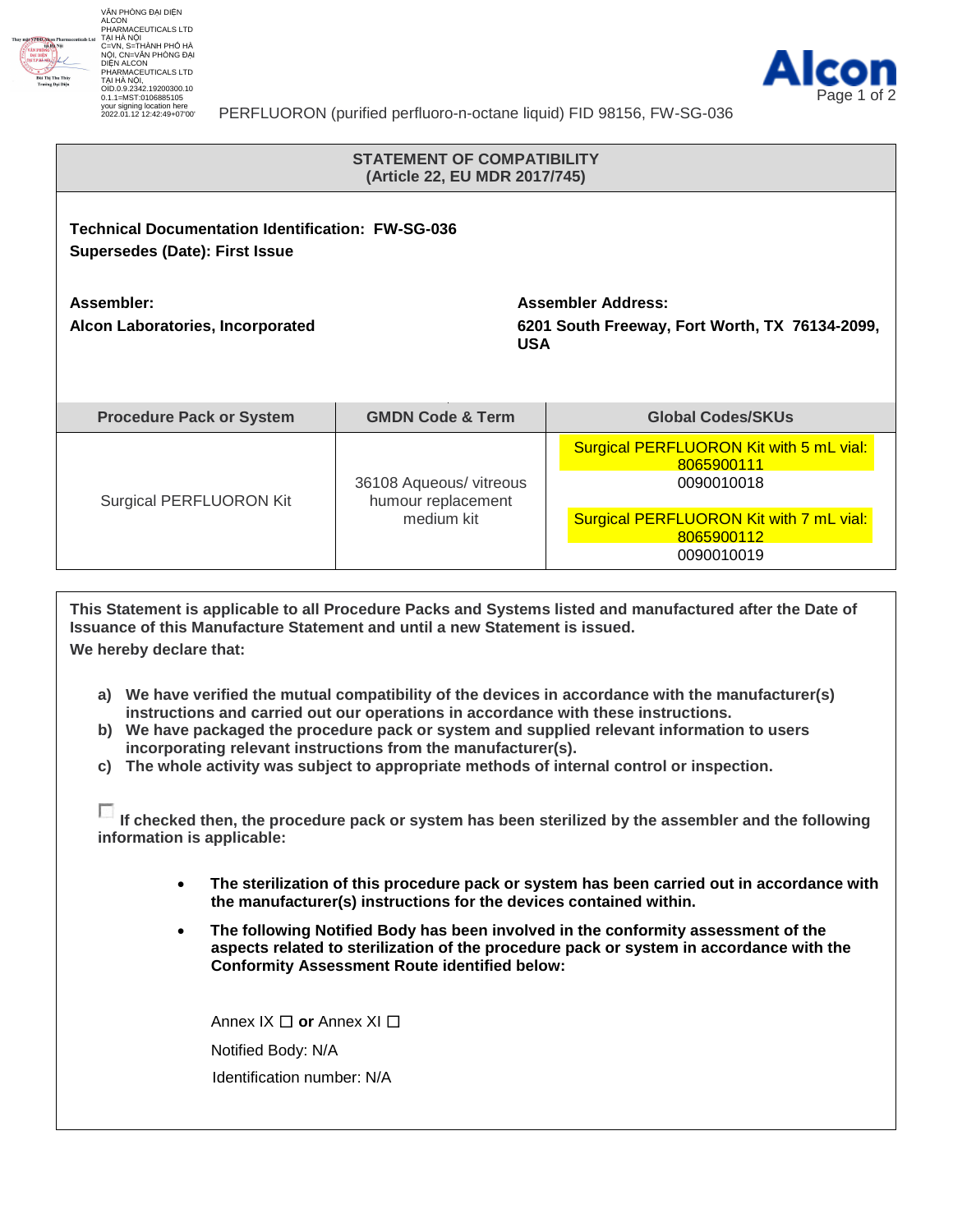

PERFLUORON (purified perfluoro-n-octane liquid) FID 98156, FW-SG-036

| Notified Body Address: N/A                                                                                                                                                             |  |  |
|----------------------------------------------------------------------------------------------------------------------------------------------------------------------------------------|--|--|
| Notified Body Identification No.: N/A                                                                                                                                                  |  |  |
| Notified Body Certificate No: N/A                                                                                                                                                      |  |  |
| Lemke,<br>natirona estrica ná romaci olim<br>DN: cn=Lemke, Sylvia, ou=PDF Internal                                                                                                     |  |  |
| Signing, o=Alcon Vision, LLC<br>Reason: I am approving this document<br>Sylvia<br>Date: 2021.05.26 11:36:47 -07'00'<br>Adobe Acrobat DC version: 2015.006.30503<br>Signature:<br>Date: |  |  |
| Name: Sylvia Lemke                                                                                                                                                                     |  |  |
| Title/Function: Senior Director, Global Regulatory Affairs                                                                                                                             |  |  |
| For and on behalf of Alcon Laboratories Inc.                                                                                                                                           |  |  |
|                                                                                                                                                                                        |  |  |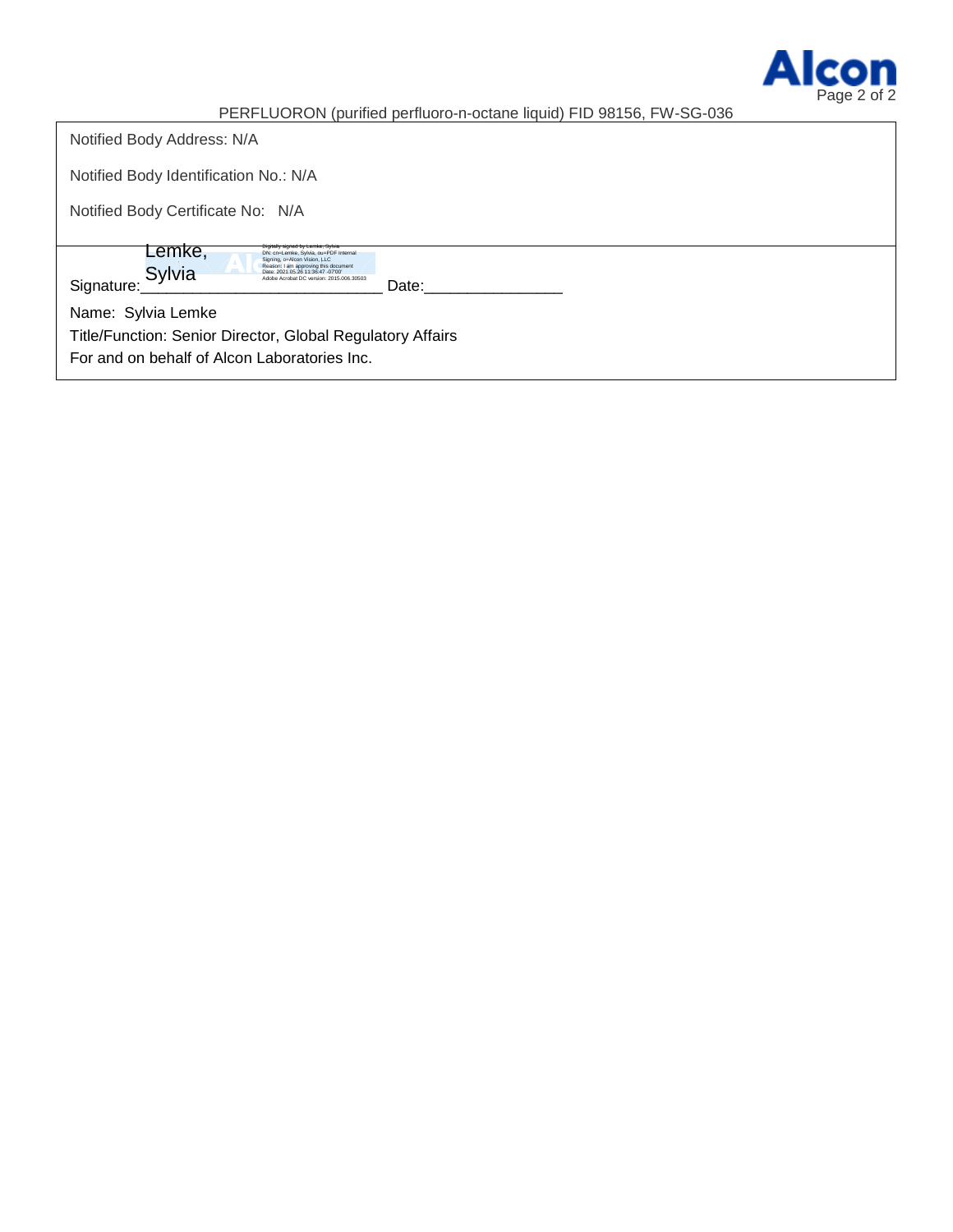## 4.2 Harmonized Standards and Common Specifications

## PERFLUORON FID 98156

Alcon acknowledges that the General Safety and Performance Requirements are fulfilled through compliance with quality system requirements, standards, regulations, and guidance documents. Non-product specific guidance and other regulatory documents (e.g. MEDDEV, WHO guideline) are acknowledged as part of the General Safety and Performance Requirements and are referenced in relevant Standard Operating Procedures (SOP) within Alcon's Quality Management System. As such, Alcon's Quality Management System is maintained and audited for compliance with ISO / EN ISO 13485. Product specific standards are identified below in the List of Applicable Standards.

| <b>Document Number</b>  | <b>Title</b>                                        |
|-------------------------|-----------------------------------------------------|
| ASTM F2475:2020         | Standard Guide For Biocompatibility Evaluation Of   |
|                         | Medical Device Packaging Materials                  |
| EN 1041:2008+A1:2013    | Information supplied by the manufacturer of         |
|                         | medical devices                                     |
| EN 285:2015             | Sterilization — Steam sterilizers — Large           |
|                         | sterilizers                                         |
| EN 556-1:2001           | Sterilization of medical devices - Requirements for |
|                         | medical devices to be designated 'STERILE' - Part   |
|                         | 1: Requirements for terminally sterilized medical   |
|                         | devices                                             |
| EN 556-2:2015           | Sterilization of medical devices - Requirements for |
|                         | medical devices to be designated "STERILE" - Part   |
|                         | 2: Requirements for aseptically processed medical   |
|                         | devices                                             |
| EN 62366-1:2015+A1:2020 | Medical devices - Part 1: Application of usability  |
|                         | engineering to medical devices                      |
| EN ISO 10993-1:2020     | Biological evaluation of medical devices - Part 1:  |
|                         | Evaluation and testing within a risk management     |
|                         | process - Technical Corrigendum 1                   |
| EN ISO 10993-10:2013    | Biological evaluation of medical devices Tests for  |
|                         | irritation and skin sensitization                   |
| EN ISO 10993-12:2012    | Biological evaluation of medical devices - Part 12: |
|                         | Sample preparation and reference materials          |
| EN ISO 10993-5:2009     | Biological evaluation of medical devices -- Part 5: |
|                         | Tests for in vitro cytotoxicity                     |
| EN ISO 10993-6:2016     | Biological evaluation of medical devices -- Part 6: |
|                         | Tests for local effects after implantation          |

Alcon ensures product compliance via the Reference Standards Management Process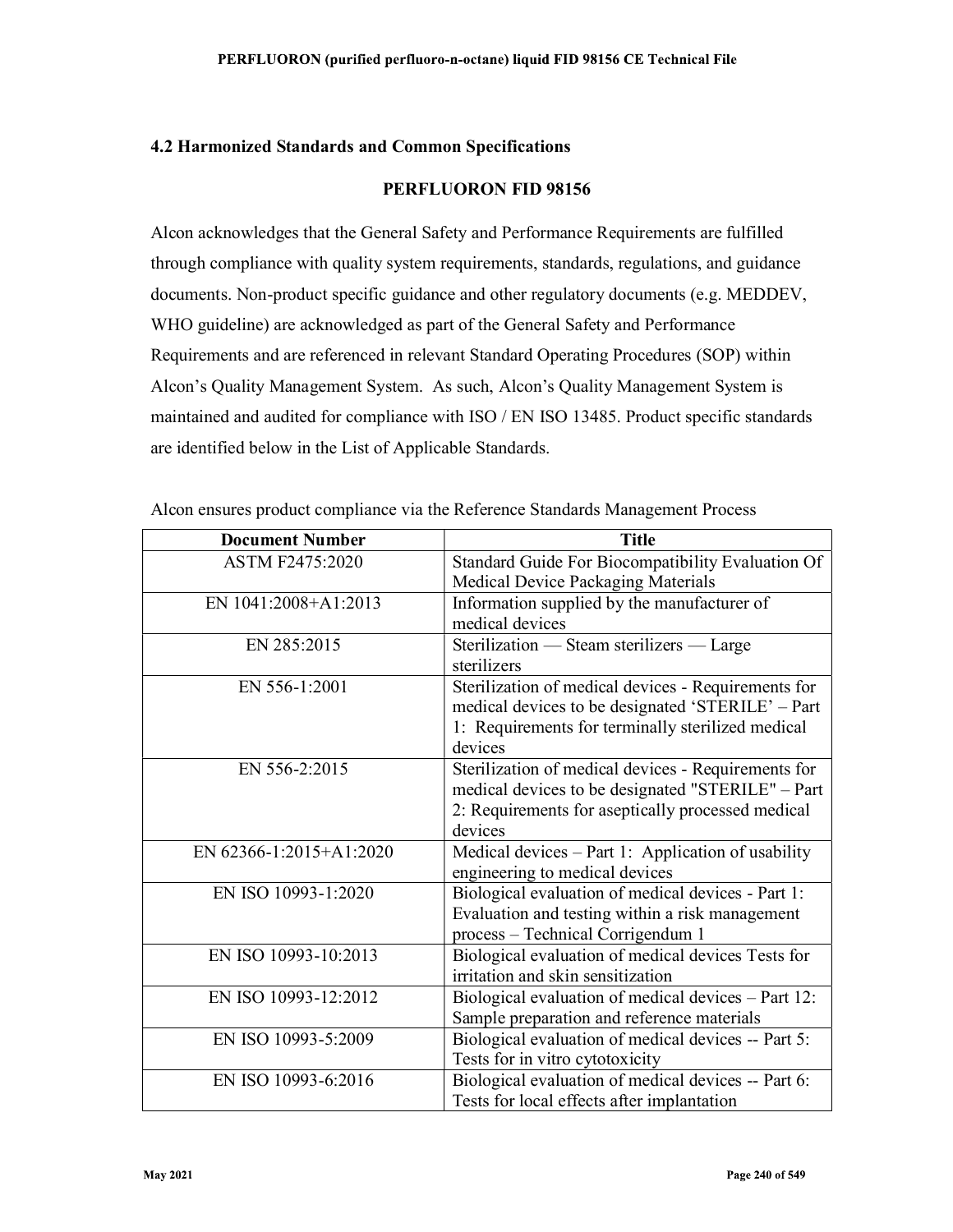| EN ISO 11138-3:2017 | Sterilization of health care products -- Biological    |
|---------------------|--------------------------------------------------------|
|                     | indicators - Part 3: Biological indicators for moist   |
|                     | heat sterilization processes                           |
| EN ISO 11140-1:2014 | Sterilization of health care products - Chemical       |
|                     | indicators - Part 1: General requirements              |
| EN ISO 11607-1:2020 | Packaging for terminally sterilized medical devices    |
|                     | - Part 1: Requirements for materials, sterile barrier  |
|                     | systems and packaging systems                          |
| EN ISO 11607-2:2020 | Packaging for terminally sterilized medical devices    |
|                     | - Part 2: Validation requirements for forming,         |
|                     | sealing and assembly processes                         |
| EN ISO 11737-1:2018 | Sterilization of Medical Devices - Microbiological     |
|                     | Methods - Part 1: Determination Of A Population        |
|                     | Of Microorganisms On Products TECHNICAL                |
|                     | <b>CORRIGENDUM 1</b>                                   |
| EN ISO 13408-1:2015 | Aseptic processing of health care products -- Part 1:  |
|                     | General requirements                                   |
| EN ISO 13408-2:2018 | Aseptic processing of health care products -- Part 2:  |
|                     | Sterilizing filtration                                 |
| EN ISO 13485:2016   | Medical devices - Quality management systems -         |
|                     | Requirements for regulatory purposes - Technical       |
|                     | Corrigendum 1                                          |
| EN ISO 14155:2020   | Clinical investigation of medical devices for human    |
|                     | subjects - Good clinical practice - Technical          |
|                     | Corrigendum 1                                          |
| EN ISO 14644-1:2015 | Cleanrooms and associated controlled                   |
|                     | environments Part 1: Classification of air             |
|                     | cleanliness by particle concentration                  |
| EN ISO 14644-2:2015 | Cleanrooms and associated controlled                   |
|                     | environments -- Part 2: Monitoring to provide          |
|                     | evidence of cleanroom performance related to air       |
|                     | cleanliness by particle concentration                  |
| EN ISO 14971:2019   | Medical devices - Application of risk management       |
|                     | to medical devices                                     |
| EN ISO 15223-1:2016 | Medical devices - Symbols to be used with medical      |
|                     | device labels, labeling and information to be          |
|                     | supplied - Part 1: General requirements                |
| EN ISO 16672:2020   | Ophthalmic implants - Ocular endotamponades            |
| EN ISO 17665-1:2006 | Sterilization of health care products -- Moist heat -- |
|                     | Part 1: Requirements for the development,              |
|                     | validation and routine control of a sterilization      |
|                     | process for medical devices                            |
| EN ISO 22442-1:2020 | Medical devices utilizing animal tissues and their     |
|                     | derivatives $-$ Part 1: Application of risk            |
|                     | management                                             |
| EN ISO 22442-2:2020 | Medical devices utilizing animal tissues and their     |
|                     | derivatives $-$ Part 2: Controls on sourcing,          |